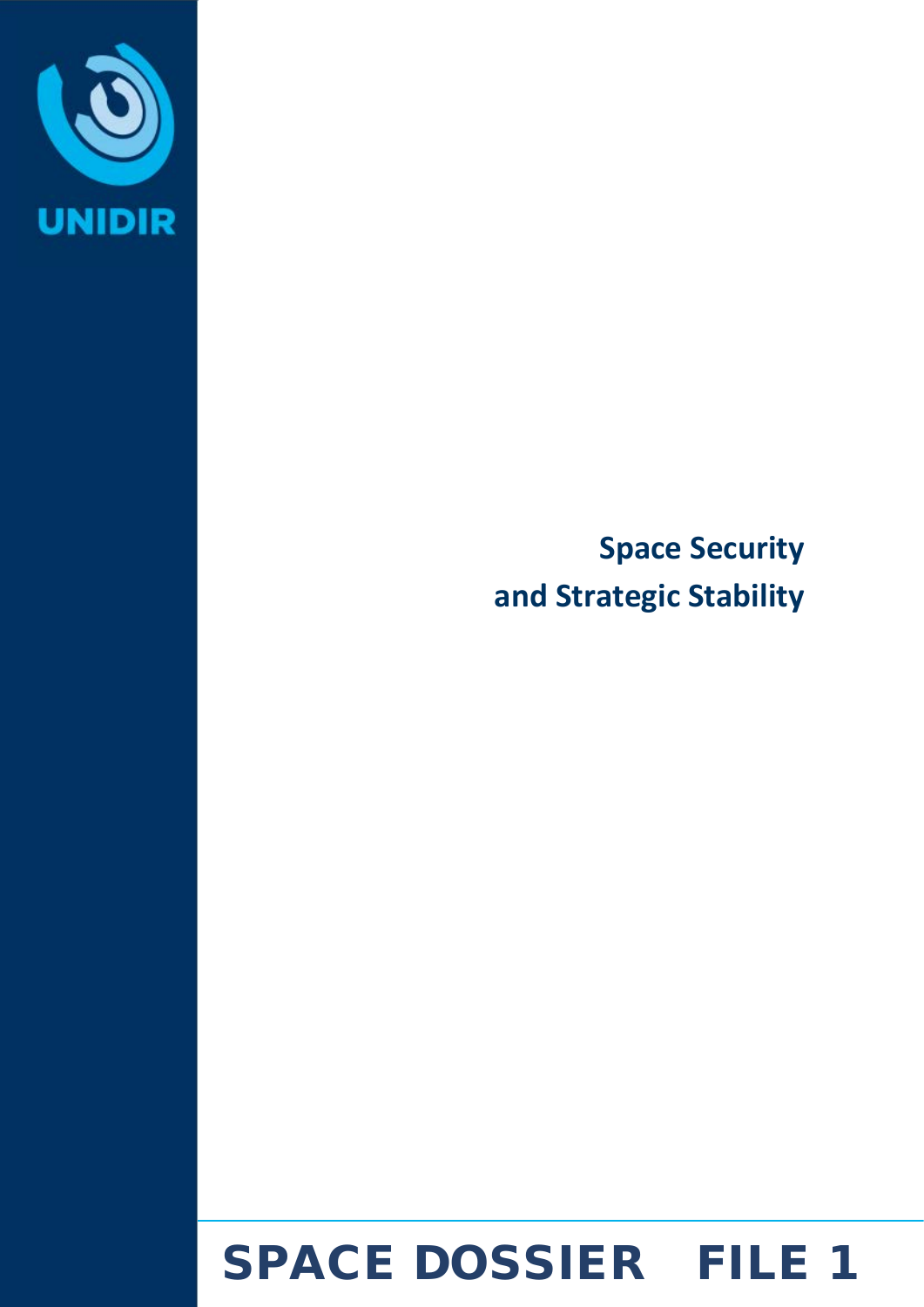#### **Acknowledgements**

The author is grateful for the comments and feedback provided by John Borrie, Michael Spies, Wilfred Wan, John King and Pavel Podvig. Support from UNIDIR's core funders provides the foundation for all of the Institute's activities. In 2017, dedicated funding for UNIDIR's space security activities was received from the Russian Federation.

#### **About the author**

Joseph Rodgers is a Visiting Researcher at the United Nations Institute for Disarmament Research (UNIDIR) and a Research Assistant at the Center for Nonproliferation Studies in Monterey, California. His current research project identifies fissile material flows in nuclear-armed States. He is a Nonproliferation and Terrorism Studies Master's Candidate at the Middlebury Institute of International Studies in Monterey, California.

#### **About UNIDIR**

The United Nations Institute for Disarmament Research (UNIDIR)—an autonomous institute within the United Nations—conducts research on disarmament and security. UNIDIR is based in Geneva, Switzerland, the centre for bilateral and multilateral disarmament and non-proliferation negotiations, and home of the Conference on Disarmament. The Institute explores current issues pertaining to the variety of existing and future armaments, as well as global diplomacy and local tensions and conflicts. Working with researchers, diplomats, government officials, NGOs and other institutions since 1980, UNIDIR acts as a bridge between the research community and governments. UNIDIR's activities are funded by contributions from governments and donor foundations.

#### **Note**

The designations employed and the presentation of the material in this publication do not imply the expression of any opinion whatsoever on the part of the Secretariat of the United Nations concerning the legal status of any country, territory, city or area, or of its authorities, or concerning the delimitation of its frontiers or boundaries.

The views expressed in this publication are the sole responsibility of UNIDIR. They do not necessarily reflect the views or opinions of the United Nations or UNIDIR's sponsors.

www.unidir.org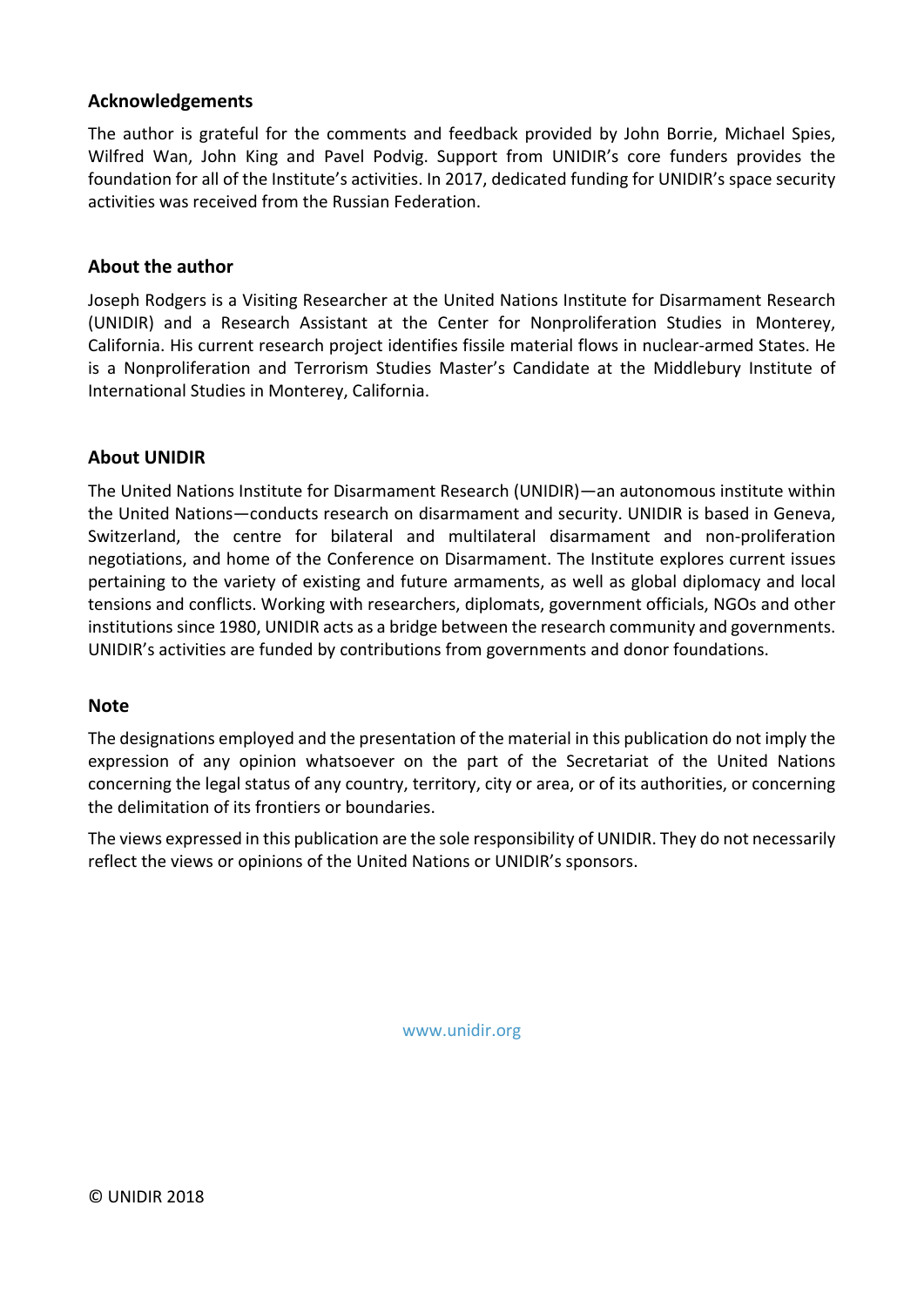# **Contents**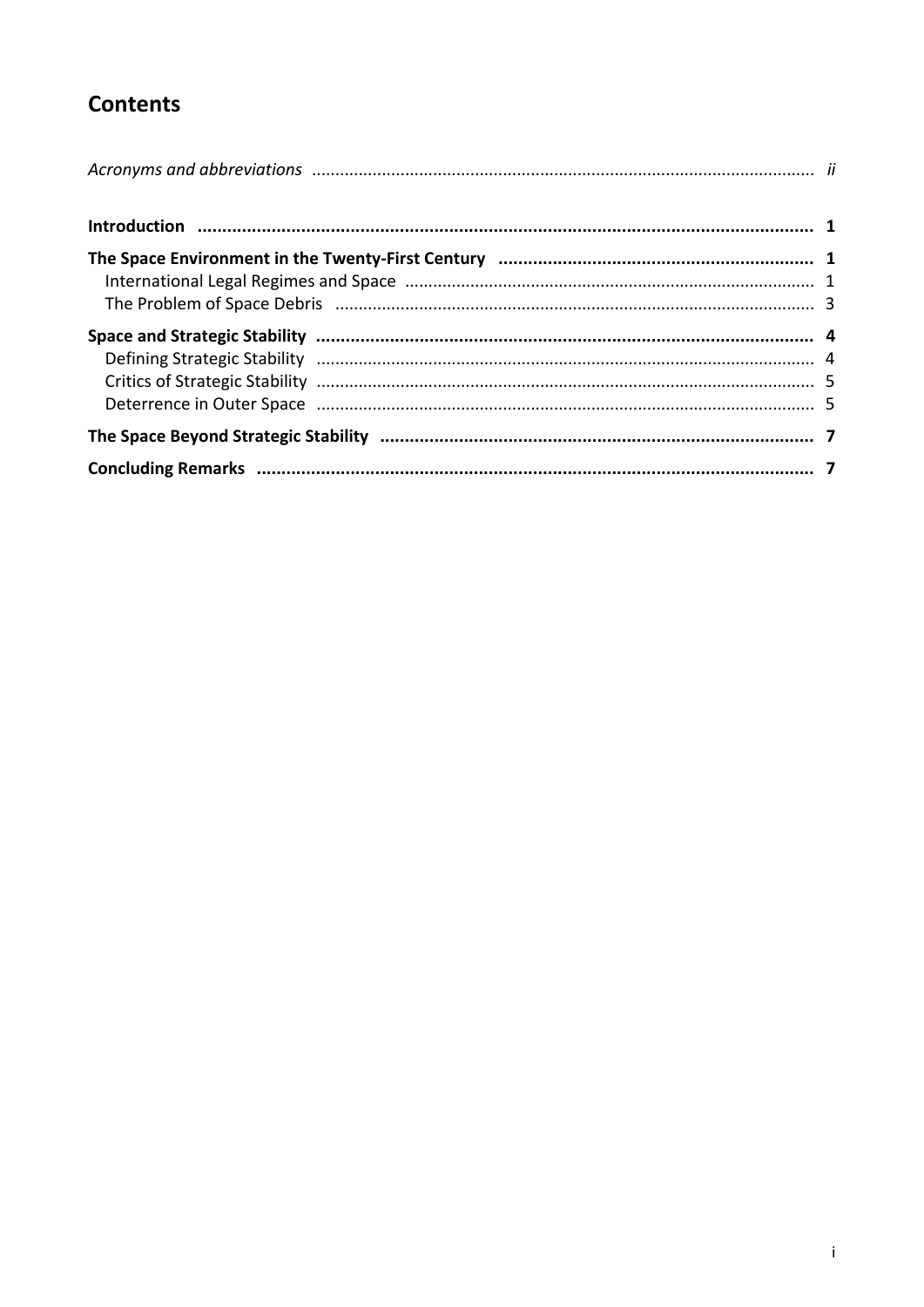# <span id="page-3-0"></span>**Acronyms and abbreviations**

| ASAT          | Anti-Satellite Weapon                                                                                                          |
|---------------|--------------------------------------------------------------------------------------------------------------------------------|
| CD.           | Conference on Disarmament                                                                                                      |
| <b>COPUOS</b> | Committee on the Peaceful Uses of Outer Space                                                                                  |
| <b>GGE</b>    | <b>Group of Governmental Experts</b>                                                                                           |
| <b>GPS</b>    | <b>Global Positioning System</b>                                                                                               |
| <b>NASA</b>   | National Air and Space Administration                                                                                          |
| <b>NPT</b>    | Non-Proliferation Treaty                                                                                                       |
| <b>OECD</b>   | Organisation of Economic Co-operation and Development                                                                          |
| <b>PAROS</b>  | Prevention of an Arms Race in Outer Space                                                                                      |
| <b>PPWT</b>   | Treaty on the Prevention of the Placement of Weapons in Outer Space, the Threat or<br>Use of Force against Outer Space Objects |
| <b>TCBMs</b>  | Transparency and Confidence-Building Measures                                                                                  |
| <b>SSN</b>    | <b>Space Surveillance Networks</b>                                                                                             |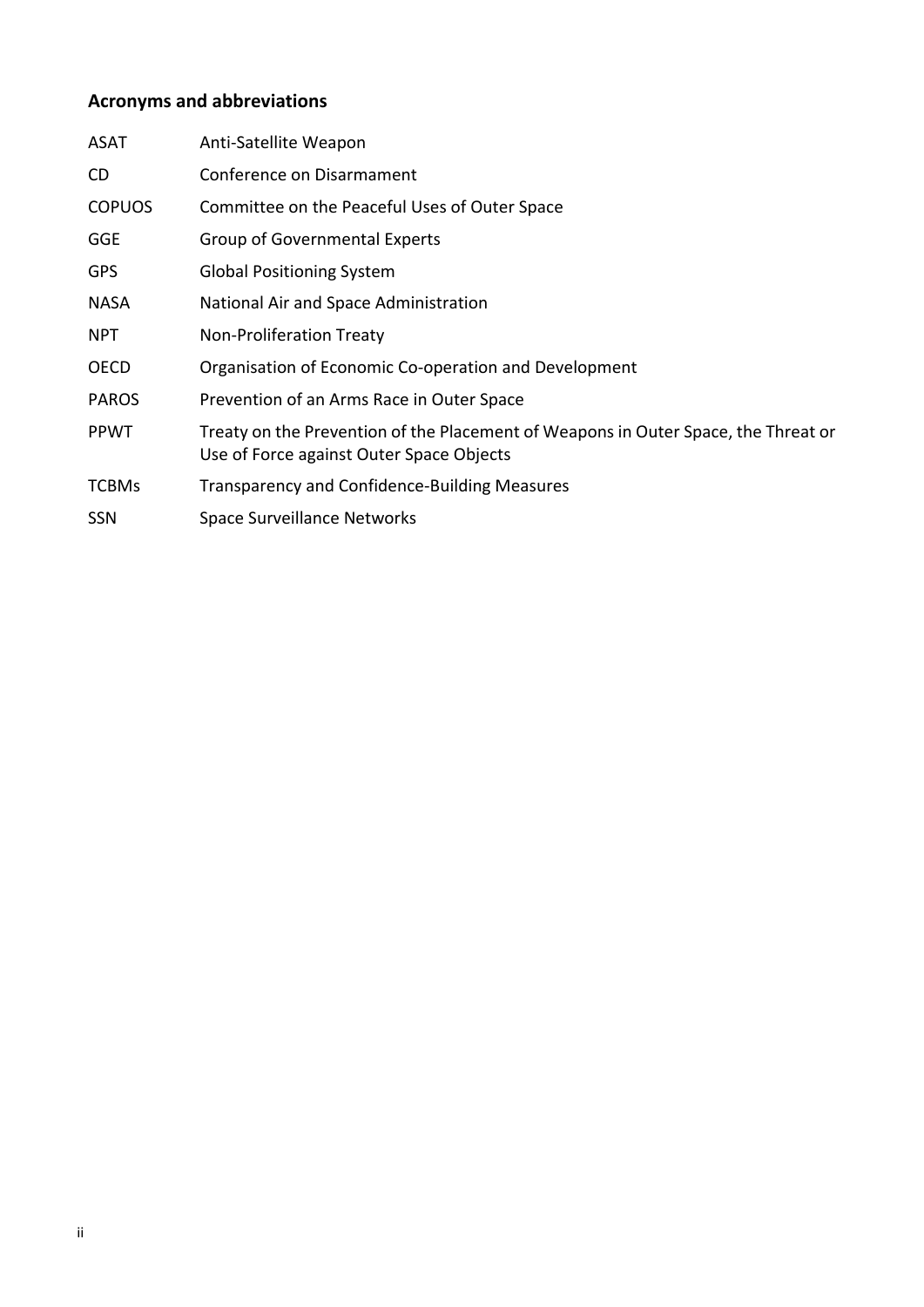#### <span id="page-4-0"></span>**Introduction**

Since Germany's first rocket tests in 1942, States have recognized the strategic significance of space. The concept of "space superiority" is believed to have first been elaborated in the early 1950s by Wernher von Braun. A German engineer who invented the V2 rocket and later worked for the Government of the United States, in 1951 von Braun envisioned a space station that would give the United States "military omnipresence":[1](#page-4-3)

It appears to me that in the atomic age the nation which owns such a bomb-dropping space station might be in position virtually to control the earth. The political situation being what it is, with the earth divided into a western and an eastern camp, I am convinced that such a station will be the inevitable result of the present race of armaments.[2](#page-4-4)

Almost 70 years later, the atomic bomb-dropping military space station von Braun imagined fortunately does not exist. Nevertheless, many modern technologies depend on space-based assets. For instance, militaries use remote sensing to plan operations, farmers use global positioning systems (GPS) to plough fields, and banks use communication satellites to transfer funds around the world. While the military and civilian uses of space are governed by international treaties, the world is more complex and interdependent than when States first recognized the strategic significance of space. Since then, geopolitical shifts, technological upheaval, the rise of a multipolar order, and new actors in space have altered the situation.

This paper examines how recent developments in the space environment may impact "strategic stability". It surveys changes in the space environment and existing political initiatives to govern space and constrain its militarization. It assesses some definitions and criticisms of strategic stability in the context of space and concludes by discussing the implications of reliance on strategic stability in space as a guiding principle in the contemporary and near future world.

## <span id="page-4-1"></span>**The Space Environment in the Twenty-First Century**

#### <span id="page-4-2"></span>*International Legal Regimes and Space*

Space operations are no longer dominated by two or three State actors, such as the United States and the Russian Federation. It is estimated that there are 1,738 operational satellites in orbit, owned by roughly 441 private companies and governments in 9[3](#page-4-5) countries.<sup>3</sup> There are 63 functioning national, regional, and international space agencies, nine of which have indigenously developed the ability to place satellites in space.<sup>[4](#page-4-6)</sup> Today's space environment is more "contested, congested and competitive" than ever before.<sup>[5](#page-4-7)</sup>

<span id="page-4-3"></span> <sup>1</sup> Neufeld, Michael, "*Space Superiority": Wernher von Braun's Campaign for a Nuclear-Armed Space Station, 1946–1956,* Smithsonian Institution, 2005. Available from

https://repository.si.edu/bitstream/handle/10088/29811/Space%20Superiority.pdf?sequence=1&isAllowed=y.

<span id="page-4-5"></span><span id="page-4-4"></span><sup>2</sup> Braun, Wernher von, "*Giant Doughnut is Proposed as Space Station*", Popular Science, October 1951, pp. 120–121 quoted in ibid. <sup>3</sup> These figures come from the Union of Concerned Scientists Satellite Database, which compiles data from the United States Space Surveillance Network and the United Nations Office for Outer Space Affairs National Space Object Registries. Union of Concerned

Scientists, UCS Satellite Database, August 31, 2017. Available from http://www.ucsusa.org/nuclear-weapons/space-weapons/satellitedatabase#.WgmrL4WcHN9.

<span id="page-4-7"></span><span id="page-4-6"></span><sup>4</sup> To date, China, the Democratic People's Republic of Korea, France, India, Israel, Iran, Japan, the Russian Federation and the United States have developed their own orbital launch capabilities. In addition, several other States have acquired the necessary technology.<br><sup>5</sup> United States, Department of Defense, National Space Security Strategy Unclassified Summar http://archive.defense.gov/home/features/2011/0111\_nsss/.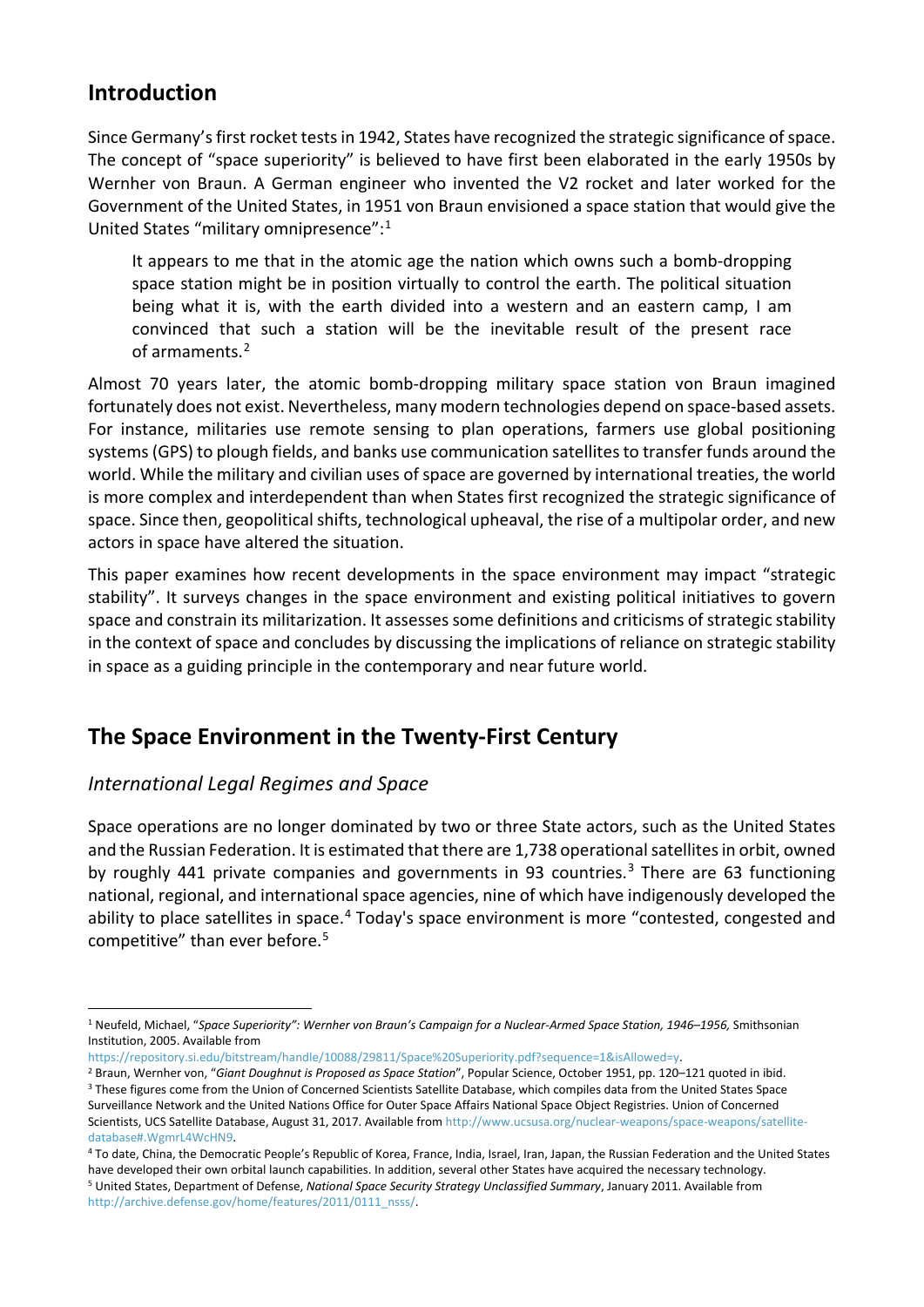While the composition of the space environment has altered profoundly over the last several decades, the development of new space law in terms of international agreements has not kept pace. In the past, the United Nations Committee on the Peaceful Uses of Outer Space (COPUOS) concluded five international treaties that govern space activities: (i) the 1967 Outer Space Treaty; (ii) the 1968 Rescue Agreement; (iii) the 1972 Liability Convention; (iv) the 1976 Registration Convention, and (v) the 1984 Moon Agreement.<sup>[6](#page-5-0)</sup>

These treaties cover issues such as promoting the freedom of space exploration, establishing liability for damage caused by space objects, registering spacecraft and satellites in orbit, and rescuing astronauts that may return from space to land (or splash down) on foreign territories. Notably, the Outer Space Treaty prohibits the placement of nuclear weapons in outer space. It builds upon the 1963 Partial Test Ban Treaty, which bans nuclear weapons tests in space among its provisions.<sup>[7](#page-5-1)</sup>

In the mid-1970s, the international community recognized that the development of anti-satellite weapons (ASATs) posed a threat to the maintenance of strategic stability between the United States and the Soviet Union by potentially compromising credible retaliatory second-strike nuclear capabilities. By 1977, the two superpowers entered into multi-year attempts to negotiate a ban on ASAT technology and testing. Throughout the discussions, the two sides encountered difficulty in achieving convergence with positions that were far apart.<sup>[8](#page-5-2)</sup> Although neither side formally withdrew from the consultations, the negotiations collapsed, likely given a general deterioration of bilateral relations, which included the Soviet invasion of Afghanistan and the United States' refusal to ratify the SALT II Treaty. Nevertheless, multilateral efforts continue to this day to reach an agreement on arms control in outer space.

The Conference on Disarmament (CD), which currently has 65 States as members, has repeatedly attempted since the 1980s to commence negotiations on an agreement on "prevention of an arms race in outer space" (PAROS). The central goal of the PAROS negotiations is to create a legally binding instrument to prohibit the weaponization of space. However, the CD's inability to agree on a comprehensive programme of work has prevented progress toward this goal.

Nevertheless, China and the Russian Federation introduced two drafts of a proposed Treaty on the Prevention of the Placement of Weapons in Outer Space, the Threat or Use of Force against Outer Space Objects (PPWT) to the CD, in 2008 and 2014. This proposal met resistance from the United States. Responding to the 2014 draft, the United States said that the PPWT lacked a verification mechanism and did not prevent the development of ground-based ASAT weapons.<sup>[9](#page-5-3)</sup>

There have also been a number of international working groups and group of governmental experts (GGE) meetings to enhance space security. In 2013, a United Nations GGE on transparency and confidence-building measures (TCBMs) in outer space activities agreed by consensus on a report proposing increased information exchanges on space policies, risk reduction notifications, and consultative mechanisms.[10](#page-5-4)

As an alternative to legally binding arms control, the European Union has since 2008 promoted an international code of conduct for outer space activities. The code of conduct sought to set norms

<span id="page-5-0"></span> <sup>6</sup> There are also five declarations and legal principles that govern space. See *Space Law Treaties and Principles*, United Nations Office for Outer Space Affairs. Available from http://www.unoosa.org/oosa/en/ourwork/spacelaw/treaties.html.

<span id="page-5-1"></span><sup>7</sup> *Treaty Banning Nuclear Weapon Tests in the Atmosphere, in Outer Space and Under Water*, August 1963.

<span id="page-5-2"></span>Available from https://treaties.un.org/doc/Publication/UNTS/Volume%20480/volume-480-I-6964-English.pdf.<br><sup>8</sup> "Memorandum from the Director of the Arms Control and Disarmament Agency (Warnke) to Secretary of State Vance", Un Office of the Historian, October 1997. Available from https://history.state.gov/historicaldocuments/frus1977-80v26/d13.

<span id="page-5-3"></span><sup>9</sup> Mission of the United States, "*Ambassador Robert Wood: Ensuring the Long-Term Sustainability and Security of the Space Environment*", September 2014. Available from https://geneva.usmission.gov/2014/09/09/ambassador-robert-wood-ensuring-the-long-termsustainability-and-security-of-the-space-enviroment.

<span id="page-5-4"></span><sup>&</sup>lt;sup>10</sup> United Nations General Assembly, "Group of Governmental Experts on Transparency and Confidence-Building Measures in Outer Space Activities", A/68/189, June 2013. Available from http://undocs.org/A/68/189.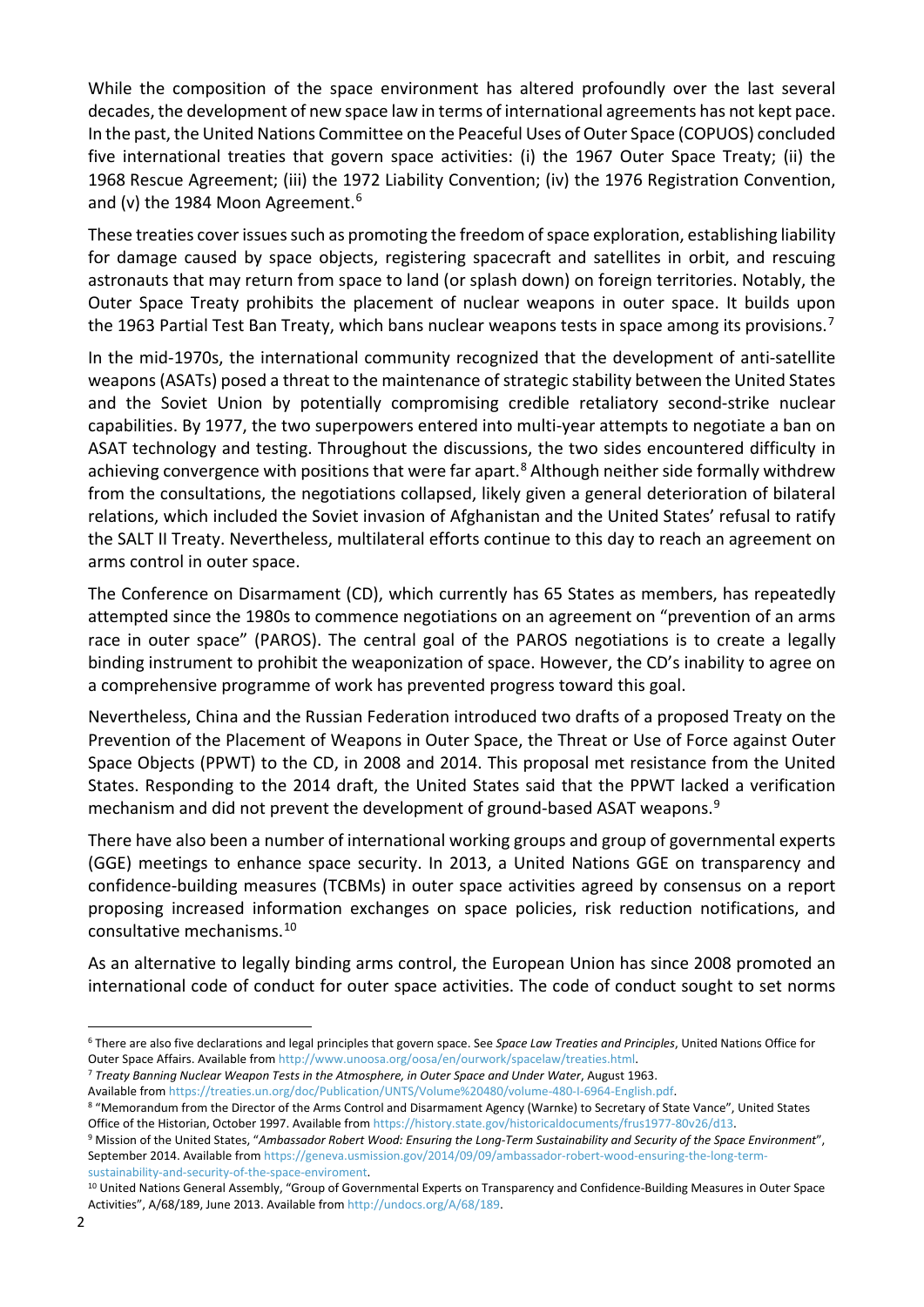and shape behaviour in outer space for the mutual benefit of all States. It was intended to enhance TCBMs among States by limiting debris-producing activities. Incorporating formalized arms control, building norms or taking simple TCBM steps could all enhance the security of outer space. In 2013 and 2014, there were multilateral open-ended consultations on the code of conduct and a multilateral meeting took place in 2015 to discuss the code of conduct.

Although the code of conduct attracted widespread support, some States were critical of the way that it was developed. After 2015, the European Union and its member States reassessed their objectives and approach, concluding that they will continue to work on principles for responsible space behaviour. Despite this commitment, the future of the code of conduct remains unclear.<sup>11</sup>

#### <span id="page-6-0"></span>*The Problem of Space Debris*

As more actors assume roles in space and place physical assets there, there are growing concerns about the issue of space debris. Such debris poses a hazard to other space assets, and may remain in orbit for centuries. Today's space environment is so littered with debris that even if no future launches of space assets occurred, collisions between existing satellites and debris would increase the population of debris larger than 10cm faster than atmospheric drag would remove objects.<sup>[12](#page-6-2)</sup> The United States Space Surveillance Network (SSN) tracks over 23,000 objects larger than 10cm orbiting the Earth.<sup>[13](#page-6-3)</sup> The majority of these objects are potentially destructive space debris. Additionally, the SSN estimates that there are over 500,000 bits and pieces of debris between 1cm and 10cm, some of which could still damage satellites.<sup>[14](#page-6-4)</sup>

Three recent events in space have highlighted the need for debris mitigating solutions:

- China's January 2007 ASAT test launched a kinetic kill vehicle (using the force of physical impact rather than an explosive warhead) against a Chinese weather satellite. The test produced more space debris than any other event to date. According to one source, the test produced at least 2,087 trackable pieces of debris larger than 10cm and around 35,000 debris particles down to 1cm in size.<sup>[15](#page-6-5)</sup>
- In February 2009, a non-functioning Russian satellite collided with a functioning United States communication satellite. The SSN tracked over 1,800 pieces of new debris larger than 10cm produced by this collision. A larger quantity of debris smaller than 10 cm was also created.<sup>[16](#page-6-6)</sup>
- The Russian BLITS satellite was struck by debris on 22 January 2013. The impact changed the satellites orbit and spin rate, eventually causing the satellite to stop functioning. This collision was likely caused by debris too small to be tracked by the SSN, highlighting the destructive potential of even small debris particles.<sup>[17](#page-6-7)</sup>

Due to the scale of the space debris problem, several space agencies and private companies have begun researching debris removal options. For example, the United States' current national space policy instructs the National Air and Space Administration (NASA) and the Secretary of Defense to

http://www.unidir.org/files/publications/pdfs/unidir-space-security-2017-en-685.pdf.

<span id="page-6-2"></span><sup>12</sup> NASA, "Orbital Debris Remediation", 2014. Available from https://www.orbitaldebris.jsc.nasa.gov/remediation.

track.org/documents/Recommendations\_Optimal\_Cubesat\_Operations\_V2.pdf.

https://www.nasa.gov/mission\_pages/station/news/orbital\_debris.html.

<span id="page-6-1"></span><sup>&</sup>lt;sup>11</sup> For more information, see the UNIDIR Space Security Conference 2017 Report. Available from

<span id="page-6-3"></span><sup>13</sup> United States Airforce, "The Satellite Situation Report", *Project Spacetrack*. Available from https://www.space-

<span id="page-6-4"></span><sup>&</sup>lt;sup>14</sup> NASA, "Space Debris and Human Spacecraft", September 2013. Available from

<span id="page-6-5"></span><sup>&</sup>lt;sup>15</sup> Kelso, T.S., "Analysis of the 2007 Chinese ASAT Test and the Impact of Its Debris on the Space Environment", Center for Space Standards and Innovation, 2007. Available from https://celestrak.com/publications/AMOS/2007/AMOS-2007.pdf.

<span id="page-6-6"></span><sup>&</sup>lt;sup>16</sup> NASA, "The Collision of Iridium 22 and Cosmos 2251: The Shape of Things to Come", 60<sup>th</sup> International Astronautically Congress, October 2009. Available from https://ntrs.nasa.gov/archive/nasa/casi.ntrs.nasa.gov/20100002023.pdf.

<span id="page-6-7"></span><sup>17</sup> NASA, N. Parkhomenko et al., "Accident in Orbit", 2013. Available from https://cddis.nasa.gov/lw18/docs/papers/Posters/13-Po03- Natalia.pdf.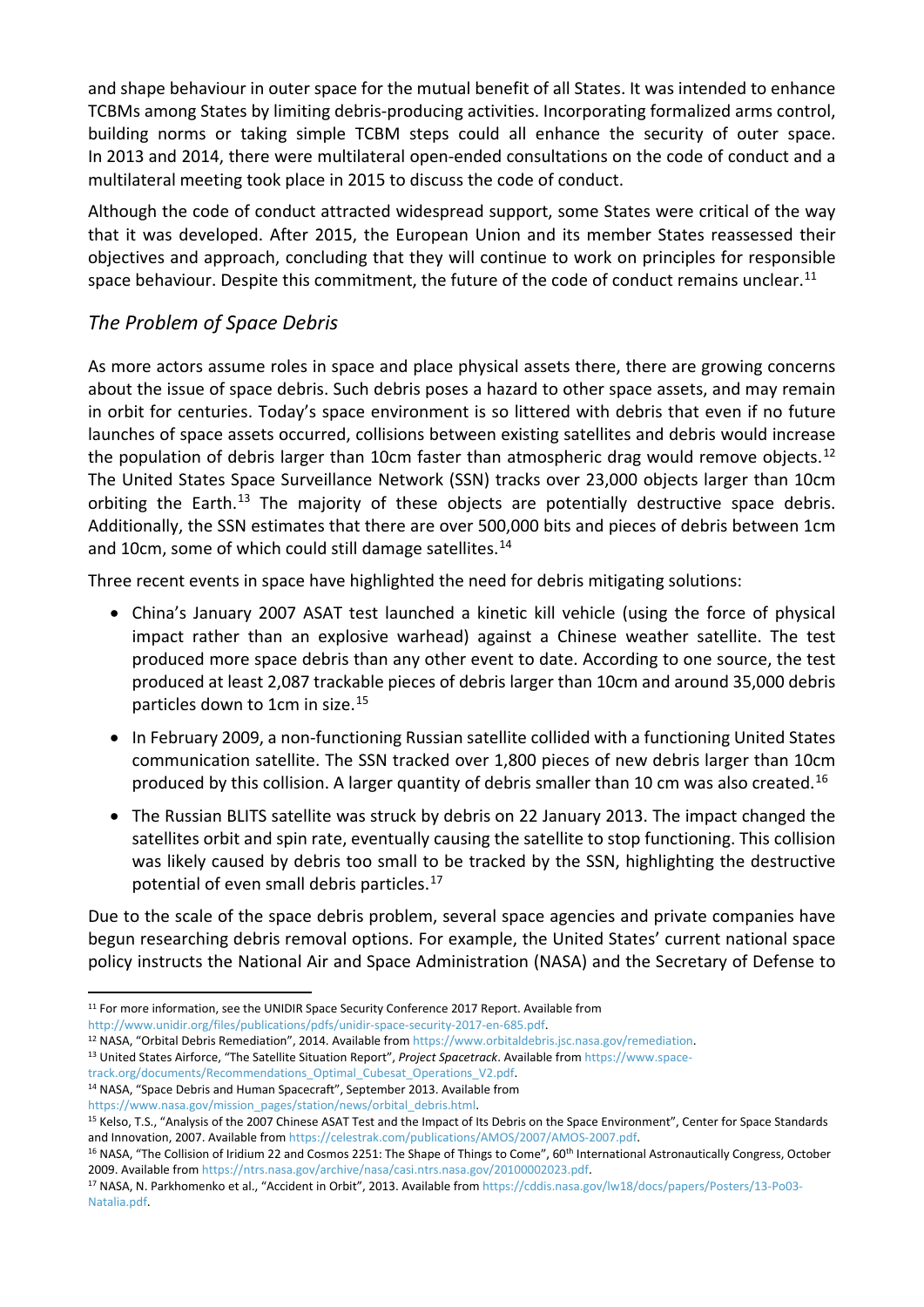"[p]ursue research and development of technologies and techniques … to mitigate and remove onorbit debris, reduce hazards, and increase understanding of the current and future debris environment".[18](#page-7-2)

Proposed space debris remediation methods range from the use of lasers, tugs, nets, and magnets, to more exotic solutions. Yet, these technologies carry substantial risks for space security too. Most tools that can remove debris from space are potentially dual-use in nature and could be used for hostile purposes.

#### <span id="page-7-0"></span>**Space and Strategic Stability**

#### <span id="page-7-1"></span>*Defining Strategic Stability*

Policymakers and scholars have spent the entire nuclear age seeking to define strategic stability. The term has been used differently in a plethora of contexts. Some use the term to describe general peace within the global security environment. At other times, strategic stability appears to reference a lack of conflict in a specific bilateral or multilateral context. More precise definitions nestle strategic stability within the concepts and rhetoric of nuclear deterrence.

Thomas Schelling coined one classic definition of strategic stability when he wrote in a 1958 RAND report that a "situation is stable when either side can destroy the other when it strikes first or second—that is, when neither in striking first can destroy the other's ability to strike back".<sup>[19](#page-7-3)</sup> If used precisely, strategic stability is thus a term that describes a particular balance between nucleararmed rivals that have credible retaliatory nuclear strike capabilities. To maintain this equilibrium, it is not sufficient for all sides to simply have nuclear weapons. Strategic stability demands "the maintenance of an effective second-strike capability".[20](#page-7-4)

However, as with all types of deterrence, simply having the necessary technical capabilities is not sufficient to maintain strategic stability. Beyond mere capability, effective deterrence demands communication of will and demonstrated resolve. To achieve strategic stability, one must minimize an adversary's perceived incentives to use nuclear weapons first by informing them of clearly communicated redlines that are credible. In the words of William Kaufmann, adversaries must "be persuaded that [one has] the capability to act; that, in acting, [one] could inflict costs greater than the advantages to be won from attaining the objective; and that [one] really would act as specified in the stated contingency". $21$ 

Other theorists have sought more specific definitions of strategic stability. James Acton divided strategic stability into constituent parts by separately defining crisis stability and arms race stability. For Acton, crisis stability exists "if neither side has or perceives an incentive to use nuclear weapons first out of the fear that the other side is about to do so". Arms race stability is "the absence of perceived or actual incentives to augment a nuclear force—qualitatively or quantitatively—out of the fear that in a crisis an opponent would gain a meaningful advantage by using nuclear weapons first".<sup>[22](#page-7-6)</sup> Thus, strategic stability incorporates the maintenance of predictable and non-escalatory measures between nuclear-armed rivals.

<span id="page-7-2"></span> <sup>18</sup> NASA, *National Space Policy of the United States of America*, 28 June 2010. Available from https://www.nasa.gov/sites/default/files/national\_space\_policy\_6-28-10.pdf.

<span id="page-7-3"></span><sup>&</sup>lt;sup>19</sup> Schelling, Thomas C., *Surprise Attack and Disarmament*, RAND, 10 December 1958.<br><sup>20</sup> Harrington, Anne, "Power, Violence, and Nuclear Weapons", *Critical Studies on Security*, 2016, p. 92.

<span id="page-7-4"></span>

<span id="page-7-5"></span><sup>21</sup> Kaufmann, William, "The Requirements of Deterrence", in William W. Kaufmann, ed., *Military Policy and National Security*, 1956, p. 8.

<span id="page-7-6"></span><sup>22</sup> Acton, James, "Reclaiming Strategic Stability", in Elbridge Colby and Michael Gerson (eds.), *Strategic Stability: Contending Interpretations*, Strategic Studies Institute, 2013, p. 117.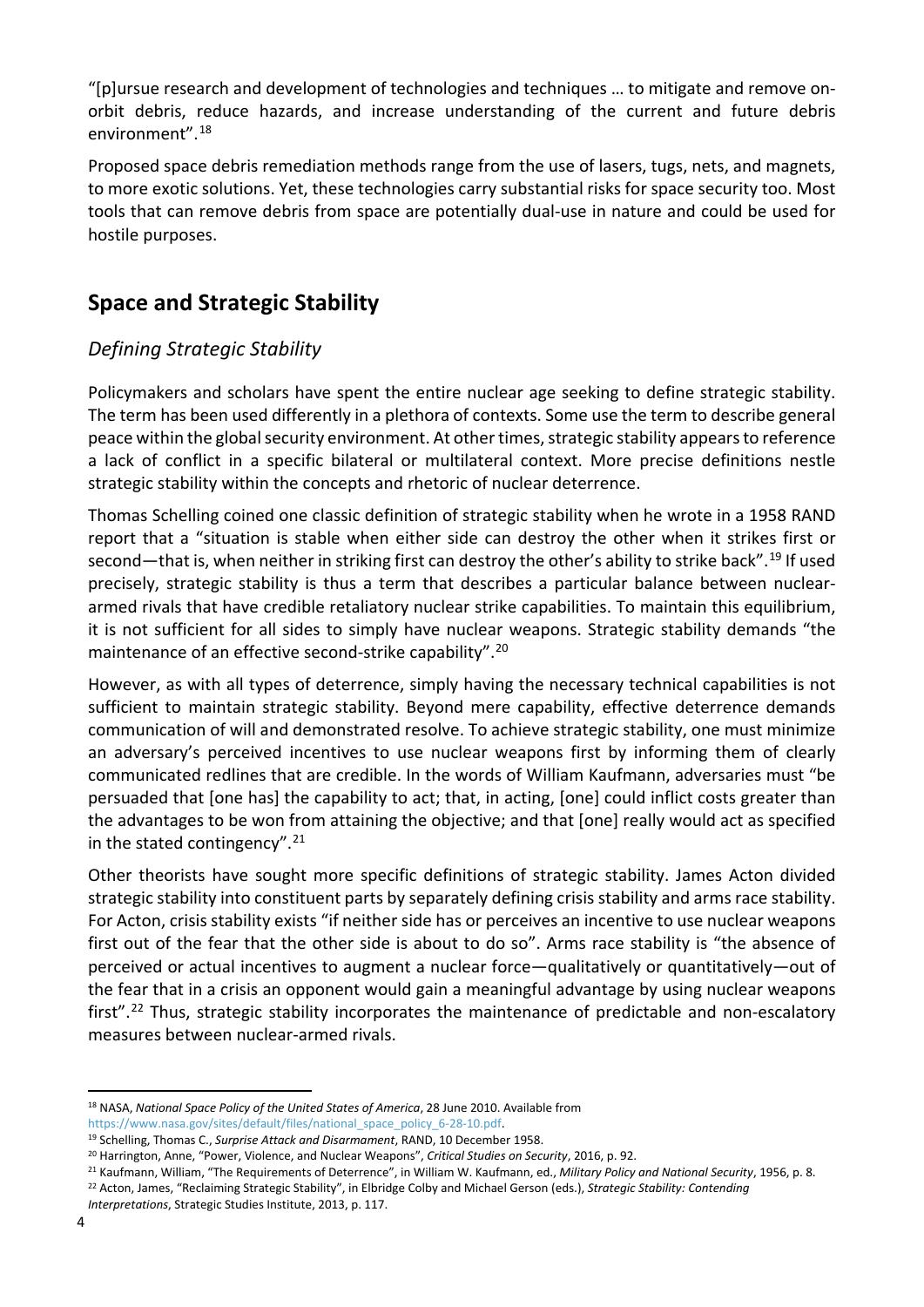#### <span id="page-8-0"></span>*Critics of Strategic Stability*

While the term strategic stability became a widely used maxim for understanding Cold War security dynamics, critics of the concept have denounced its intellectual foundation and its political ramifications.

One of the most widely reiterated academic arguments against the pursuit of deterrence through strategic stability is the model's reliance on a rational actor approach. This criticism notes that decision makers and decision-making processes cannot and do not meet all of the demands of calculated assessments of risks and payoffs. There are "inherent constraints on the ability of both individuals and organizations to carry out all the steps in a procedural model of rationality".<sup>[23](#page-8-2)</sup> There is too much room for bias, miscalculation and misunderstanding within the decision-making process. Moreover, strategic stability is not something objectively and independently defined, assessed and refereed. Even in the case of Schelling's definition of strategic stability, at least some elements of it may be in the eye of the beholder.

The implications of this criticism are far reaching. If strategic stability can fail at unpredictable times for illogical reasons, then reliance on strategic stability may lead policymakers towards reckless and provocative behaviour. The danger is that leaders may calculate that strategic stability ensures that political sabre-rattling will not result in warfare. However, an adversary may misinterpret and take action upon empty threats. This problem is further exacerbated if States pursue strategic stability postures without seeking avenues for risk reduction and cooperation.

Relying on strategic stability, which is predicated on the continued maintenance and threat of use of nuclear weapons, may also be politically problematic in light of States' avowed commitments to the goal of nuclear disarmament. For instance, it could be argued that a concept consolidating the indefinite salience of nuclear weapons in security doctrines is contrary to the obligation of the five Nuclear Non-Proliferation Treaty (NPT) nuclear-weapon States to "pursue negotiations in good faith on effective measures relating to cessation of the nuclear arms race at an early date and to nuclear disarmament, and on a treaty on general and complete disarmament under strict and effective international control" under article VI of the Treaty.[24](#page-8-3)

Other critics of the concept of strategic stability note that it was conceptualized in an environment that was more binary and bipolar than today's strategic environment. The costs associated with pursuing strategic stability during the Cold War were enormous—both in terms of the resources and the level of concentration for the United States and the Soviet Union to track each other's capabilities and intentions. In today's multipolar world, with more strategic competitors, this may simply be unattainable.

#### <span id="page-8-1"></span>*Deterrence in Outer Space*

For some theorists, deterrence in the nuclear domain appears possible only because of the harsh consequences of failure (i.e. nuclear conflict). It is difficult to find an analogue in the space domain. The consequences of failure are devastating, but not in the same manner. Nuclear war could slaughter millions instantly. The impact is immediate. Failure in the space domain could have more long-term impacts. For example, by creating massive debris fields, the near-Earth environment could be rendered unusable for centuries. Nevertheless, it is important to note that the space domain does not exist in strategic isolation. Failure in space could entangle States into a spiral of escalation that might include conventional or nuclear consequences.

<span id="page-8-2"></span><sup>&</sup>lt;sup>23</sup> Knopf, Jeffrey, "Rationality, Culture and Deterrence", Naval Postgraduate School, 2013, p. 15.<br><sup>24</sup> *Treaty on the Non-Proliferation of Nuclear Weapons*, 5 March 1970, article VI.

<span id="page-8-3"></span>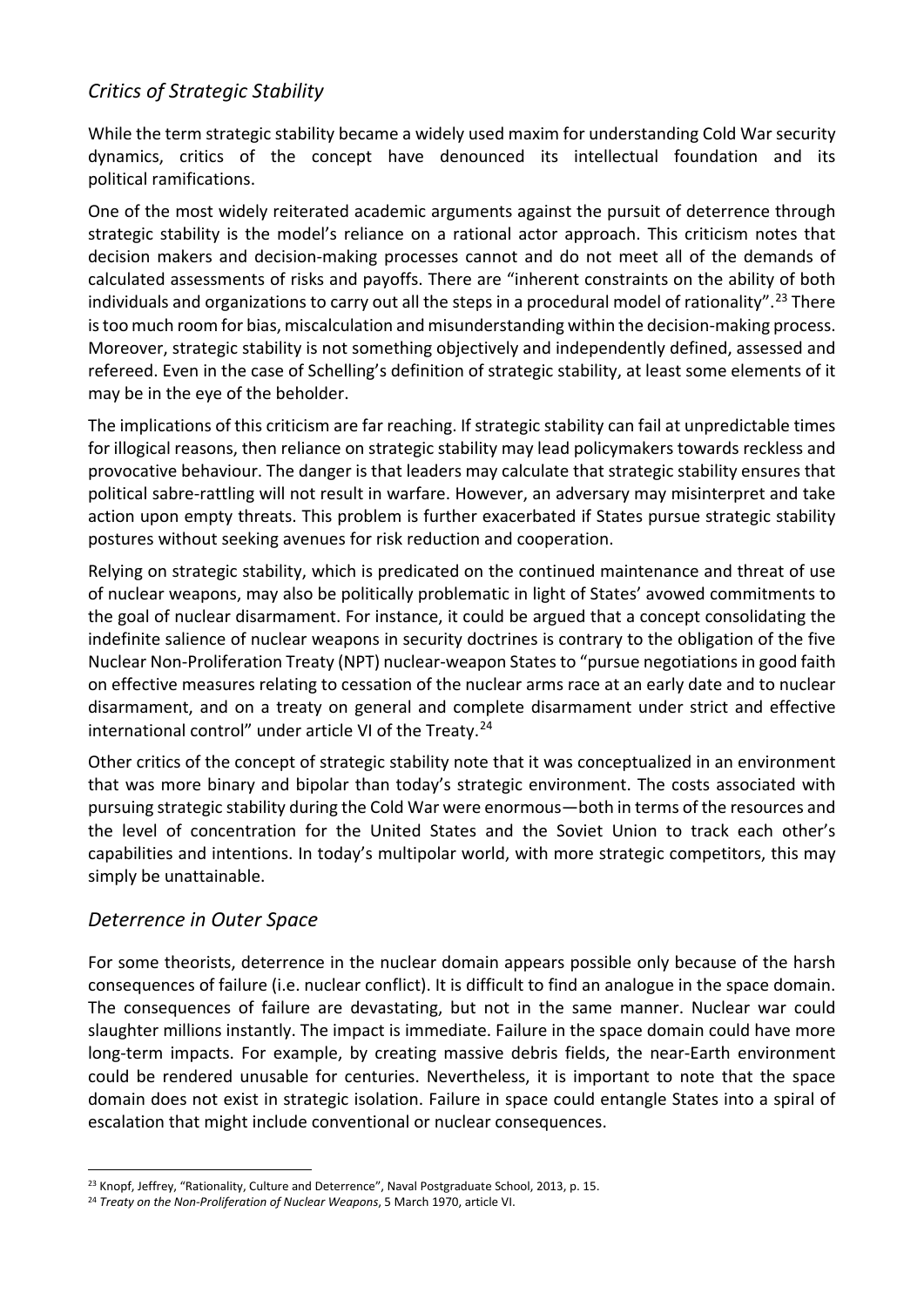Military dependence on space technology to transmit data is rapidly increasing. For instance, remote piloting of modern military drones and the coordination required for some troop movements depend on space assets. Nuclear arsenals depend to some extent on remote sensing and communication from satellites to gather targeting information and transfer intelligence. The use of ASAT weapons against military communication satellites would complicate command and control and could undermine crisis management.

In the absence of successful international efforts for formalized arms control or norms building, there is evidence that some States have chosen to pursue deterrence policies. Michael Krepon defined deterrence in space as preventing "harmful actions by whatever means against national assets in space and assets that support space operations".[25](#page-9-0) This broad, cross-domain conception of deterrence in space seems to be reflected in the strategy that the Obama administration set forth in the *2010 National Space Policy Review*. The United States Department of Defense's official *Strategy for Deterrence in Space* seeks to avoid conflict by supporting the development of international norms, building coalitions to enhance security capabilities, reducing dependence on and building redundancy in space architectures, and being prepared to respond to attacks against space systems proportionally, but not necessarily symmetrically nor in space.<sup>[26](#page-9-1)</sup>

Yet the weaponization of outer space threatens many traditional conceptions of deterrence. Nonkinetic technologies such as lasers that disable satellites are particularly problematic because it can be difficult to attribute an attack. The ability to determine who is responsible if an attack is conducted is vital to establishing stable deterrence. Without proper technologies for space situational awareness, credibly threatening retaliation is impossible. It is also difficult to assess the spectrum of responses to attacks against space-based assets. Militaries might have strong incentives to regard any attack against their assets in the same manner, regardless of whether the attack permanently destroyed their assets or temporarily disabled them.

The implications for pursuing deterrence in space are unclear and have not been given much theoretical attention. Seeking deterrence in space may provide a source of stability or may be the basis of an arms race. The result will likely depend on the character of deterrence that is pursued. Deterrence involving a broadly accepted set of international norms for responsible behaviour could contribute greatly to the maintenance of international peace and stability. Policies that seek security through building up and testing weapons capabilities or directly weaponizing space instead risk escalation and arms race instability.

The roles of new actors in the space security environment is also under analysed. The rising number of governments active in space, particularly governments that are not militarily competitive but depend on space assets commercially, could play an important role in encouraging multilateral discussions on space sustainability.

In addition, private sector companies could play a part in reducing—or at least managing—military competition in space. The latest Organisation of Economic Co-operation and Development (OECD) report on the space economy in 2013 estimated that over 900,000 people were employed in the space sector, and that total revenues generated by the space economy exceeded USD 256.2 billion.<sup>[27](#page-9-2)</sup> Enterprises prefer stability when it comes to investing. Yet the influence that private actors can exert on national defence postures is unclear. Key questions that remain to be answered include: How does private investment affect how deterrence is conceived? Will economic

<span id="page-9-0"></span><sup>&</sup>lt;sup>25</sup> Krepon, Michael et al., "Anti-Satellite Weapons, Deterrence and Sino-American Space Relations", Stimson Center, 2015, p. 15. Available from https://calhoun.nps.edu/bitstream/handle/10945/36842/Antisatellite\_Weapons.pdf?sequence=1.

<span id="page-9-1"></span><sup>26</sup> United States, Department of Defense, *Strategy for Deterrence in Space*, 2010. Available from

http://archive.defense.gov/home/features/2011/0111\_nsss/docs/DoD%20Strategy%20for%20Deterrence%20in%20Space.pdf. <sup>27</sup> OECD, *The Space Economy at a Glance*, 2014, p. 9. Available from http://www.keepeek.com/Digital-Asset-

<span id="page-9-2"></span>Management/oecd/economics/the-space-economy-at-a-glance-2014\_9789264217294-en#.WhfrIIWcFLg#page11.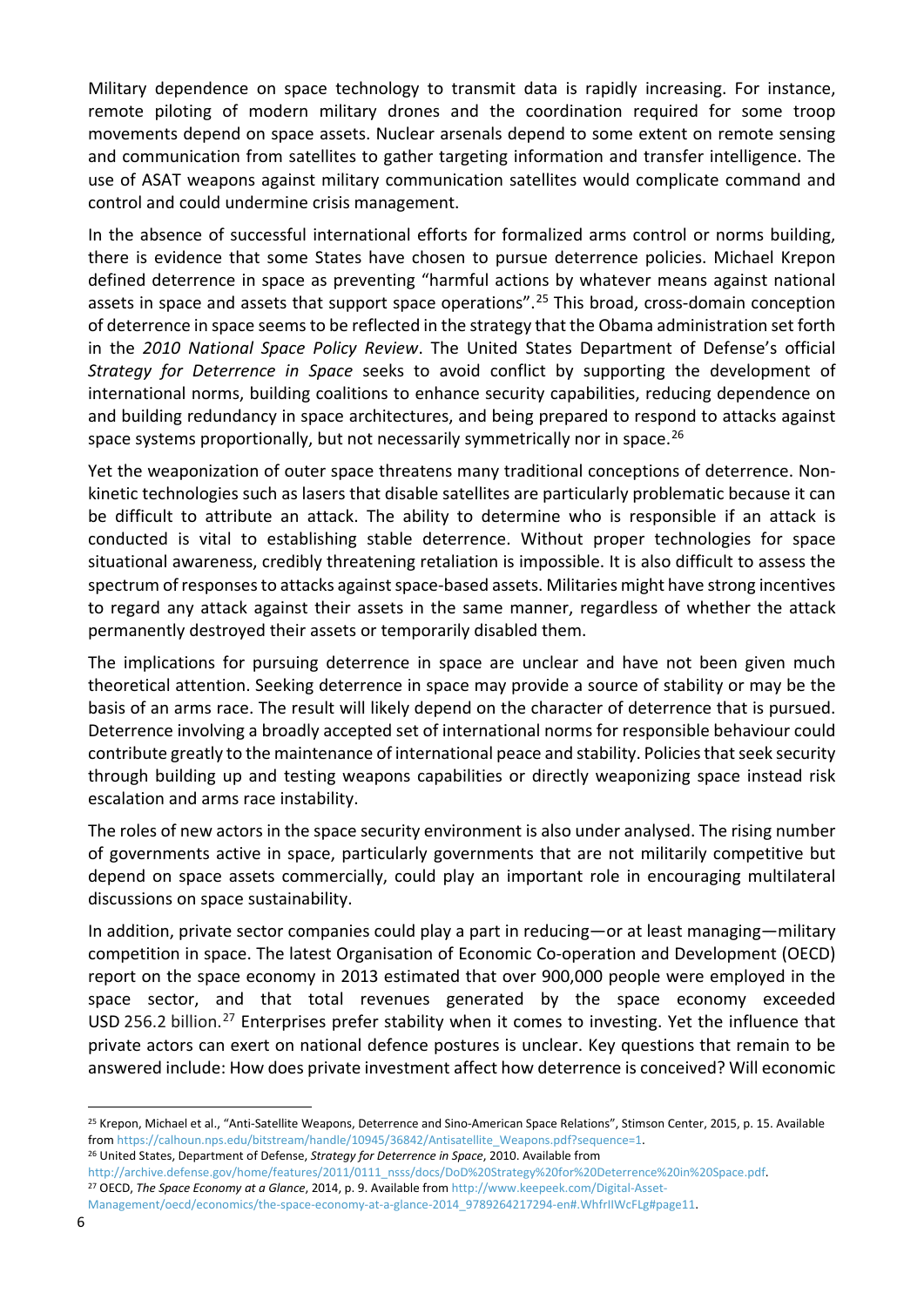incentives lessen the likelihood of confrontation? How will the outsourcing of military activities to private space companies affect this balance? And can deterrence work at all given the presence of so many private actors complicating situational awareness?

## <span id="page-10-0"></span>**The Space Beyond Strategic Stability**

Counter-space capabilities challenge many traditional elements of nuclear deterrence and strategic stability. The use of force in space could undermine key military assets, complicate command and control infrastructures, and make crisis management even more problematic.<sup>[28](#page-10-2)</sup> In many cases, the use of counter-space capabilities provides challengers with asymmetric advantages. The dominant powers are currently the most reliant on space-based technology and infrastructure—and thus potentially the most vulnerable to its destruction or disruption.

One way forward is to move beyond strategic stability as a maxim for understanding global security. Rather than confronting all of the challenges associated with cross-domain deterrence, meaningful progress could be made through the creation of norms and arms control-related mechanisms and confidence-building measures.

In the past, States have agreed to limits on some dangerous military technologies as they perceived such measures enhanced their security. Given the strategic challenges, high costs, and technological barriers associated with counter-space technologies, it may be possible to negotiate limits on the militarization and weaponization of space, but this is likely to require States to take a view of security interests broader than reductionist Cold War-era notions of strategic stability. A starting point could be a prohibition or limitation on the use of kinetic debris-producing ASAT tests since the dangers posed by debris are indiscriminate and long lasting. Furthermore, verification of this type of agreement is already possible through national technical means.

Ensuring the continued peaceful uses of space will likely require greater inducement and cooperation. Continuing to rely on deterrence alone while States research and develop counterspace capabilities is a recipe for an arms race that could escalate into direct conflict.

## <span id="page-10-1"></span>**Concluding Remarks**

Controlling the dangerous technologies applicable to space warfare presents novel challenges for the arms control community. Some verification and dual-use challenges have been overcome in the nuclear domain, but only after decades of substantial negotiations and technical work. Problems with dual-use technologies, space situational awareness, and attribution will present substantial barriers for formalized arms control in space.

The demonstrated danger of kinetic ASAT tests and the associated risks posed by space debris could be an important starting point for meaningful negotiations. In the nuclear domain, States recognized the environmental threats posed by nuclear weapons testing. The danger posed by debris producing ASATs is in some ways comparable.

In broader terms, the continued reliance on Cold War notions of strategic stability in a multipolar environment is increasingly problematic. Actors of strategic relevance in space and the technologies they may use have evolved drastically since strategic stability was initially conceived in the early Cold War period. Moreover, attempting indefinitely to ensure stability through the maintenance of

<span id="page-10-2"></span> <sup>28</sup> For instance, see Livingstone, D. and Lewis, P., *Space, the Final Frontier for Cybersecurity?* Chatham House, September 2016.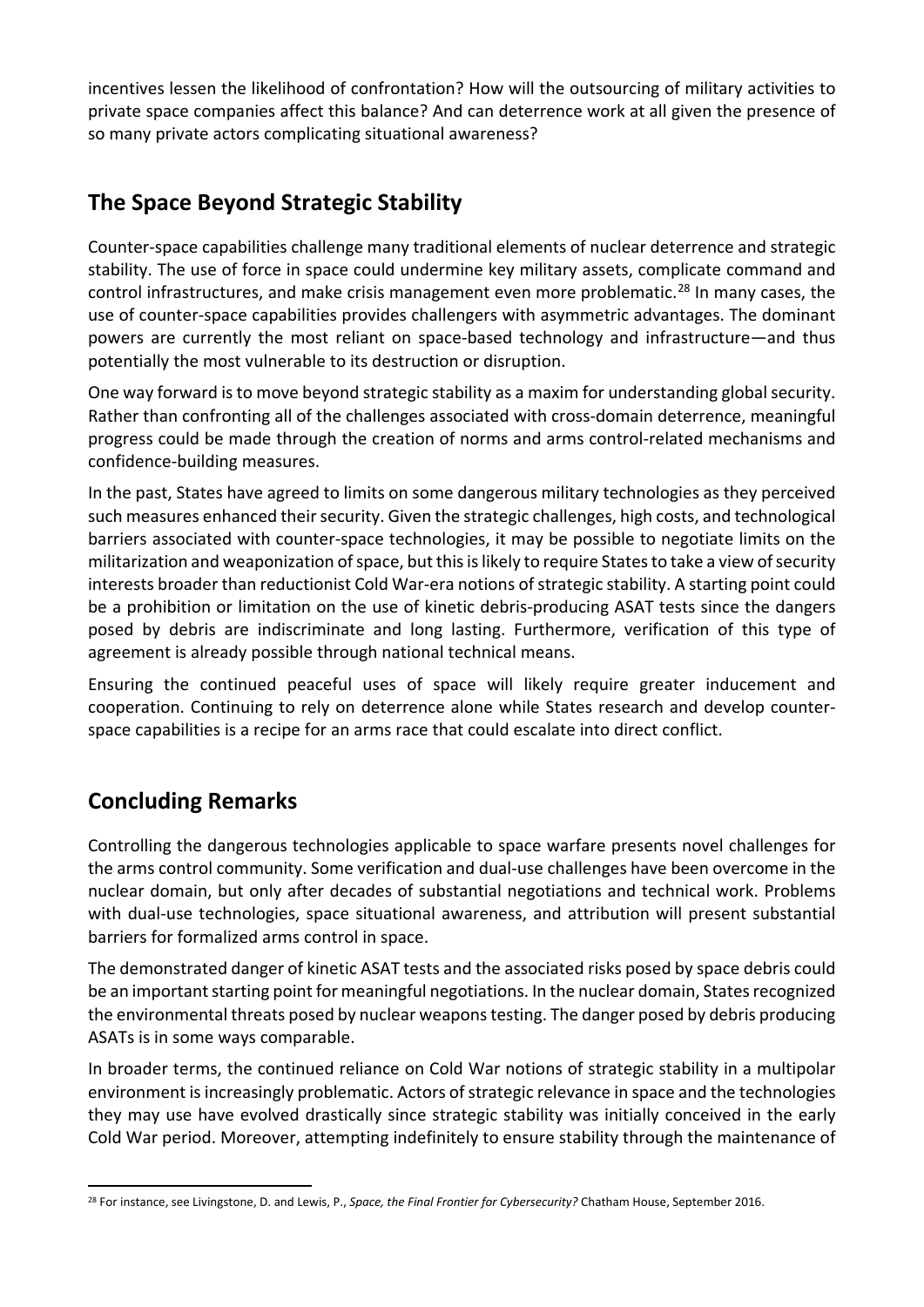second-strike nuclear capabilities runs contrary to avowed political commitments to nuclear disarmament.

Overall, deterrence and strategic stability face real limits as a basis for ensuring peace in space. These frameworks may be insufficient to respond to the full spectrum of challenges facing the security of outer space, including debris mitigation, command and control safety, and rising commercial interests. Substantial enhancements of the military space architecture carry risks of an exorbitantly costly arms race.

Persuasion and cooperation will have to play a larger role in space security. While formalized arms control faces a plethora of diplomatic and technical issues that will demand substantial time and thought, there are other options. TCBMs and the creation of norms against weapons testing can be a more immediate and politically feasible route forward.